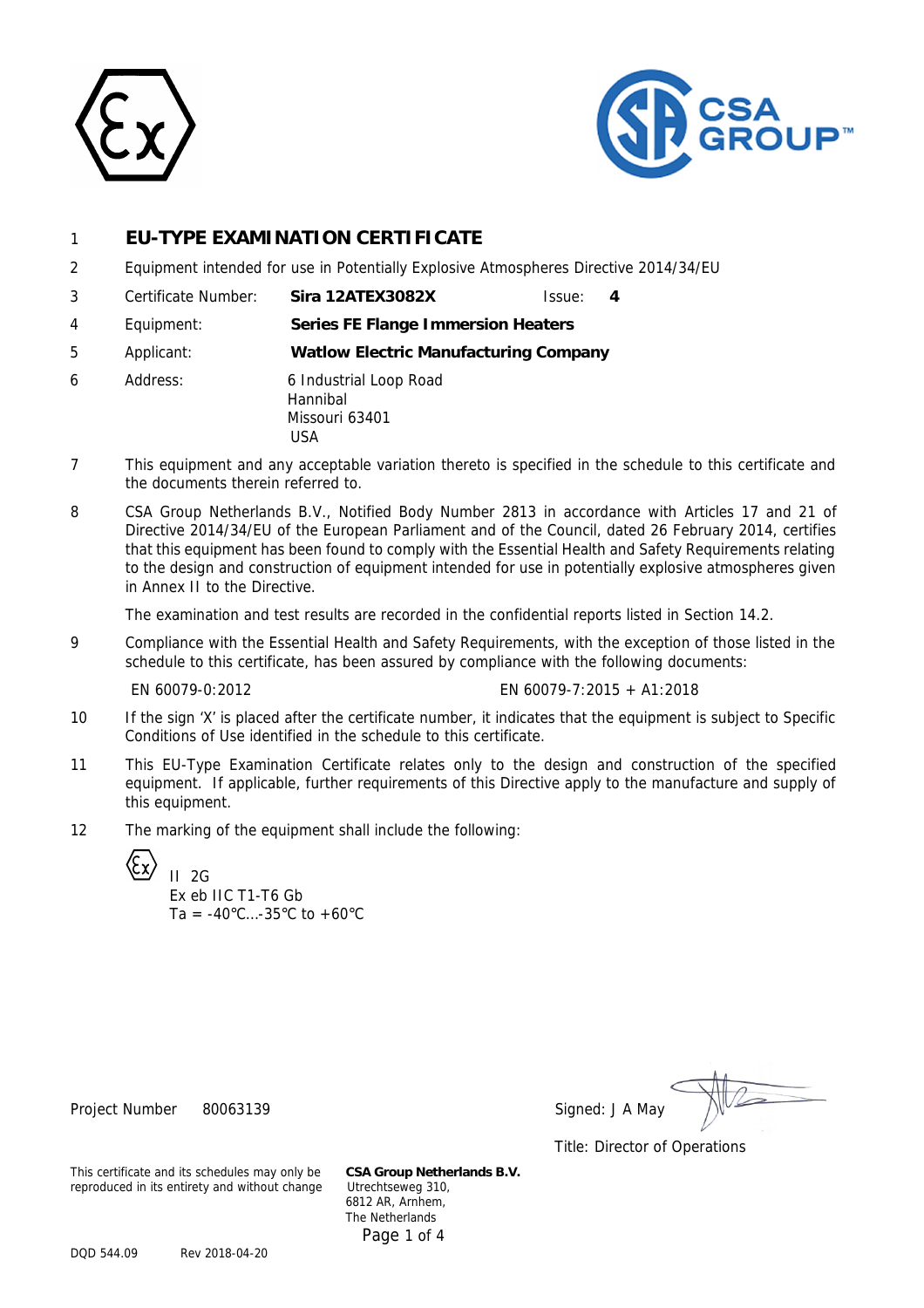



## **SCHEDULE**

## **EU-TYPE EXAMINATION CERTIFICATE Sira 12ATEX3082X**

**Issue 4**

## 13 **DESCRIPTION OF EQUIPMENT**

Flange Immersion Heaters, Series FE, 690 Vac max, 120 W/sq in. max tubular.

The heaters comprise a range of sizes of Ex e**b** certified metal enclosures with a number of heating elements and/or thermocouples installed such that the terminations of the elements are within the enclosure. The enclosure may also contain Ex e**b** certified terminals, which provide connection facilities for thermocouples and externally mounted certified temperature transmitters. Alternatively, the externally mounted certified temperature transmitters may be used to terminate thermocouples.

The heater elements are installed into the enclosure via welded joints. Thermocouple elements are installed the same way. The interior of the heater may be fitted with an Ex eb certified anti-condensation heater.

The heaters may be designated as follows:

FEaabccddeeefffgg

Where:

- FE Flange Heater
- aa flange Size
- b element size
- cc enclosure size
- dd voltage
- eee power rating
- fff number of elements
- gg number of temperature sensors

The temperature class is related to the heating element temperature or process temperature, whichever is the highest.

| Temperature class | Maximum surface/process temperature |
|-------------------|-------------------------------------|
| T6                | $80^{\circ}$ C                      |
| г5                | $95^{\circ}$ C                      |
| ۲4                | $130^{\circ}$ C                     |
|                   | $195^{\circ}$ C                     |
|                   | $290^{\circ}$ C                     |
|                   | $440^{\circ}$ C.                    |

The following Ex Auxiliary Equipment can be installed on the Series FE Flange Immersion Heaters. These equipment's are considered entirely separate and are not considered under the scope of this project:

| Ex Equipment          | <b>Manufacturer</b> | <b>Certificate Number</b> | <b>Marking Code</b>            |
|-----------------------|---------------------|---------------------------|--------------------------------|
| IQ1000EV Z2, IQ2000EV | Ice Qube Inc.       | OPS16ATEX0002X-03         | Ex nA nC IIC T6 Gc (without    |
| Z2 IQ3000EV Z2,       |                     |                           | Crankcase Heater),             |
|                       |                     |                           | Ex nA nC T5 Gc (with Crankcase |
|                       |                     |                           | Heater)                        |

This certificate and its schedules may only be reproduced in its entirety and without change **CSA Group Netherlands B.V.** Utrechtseweg 310, 6812 AR, Arnhem The Netherlands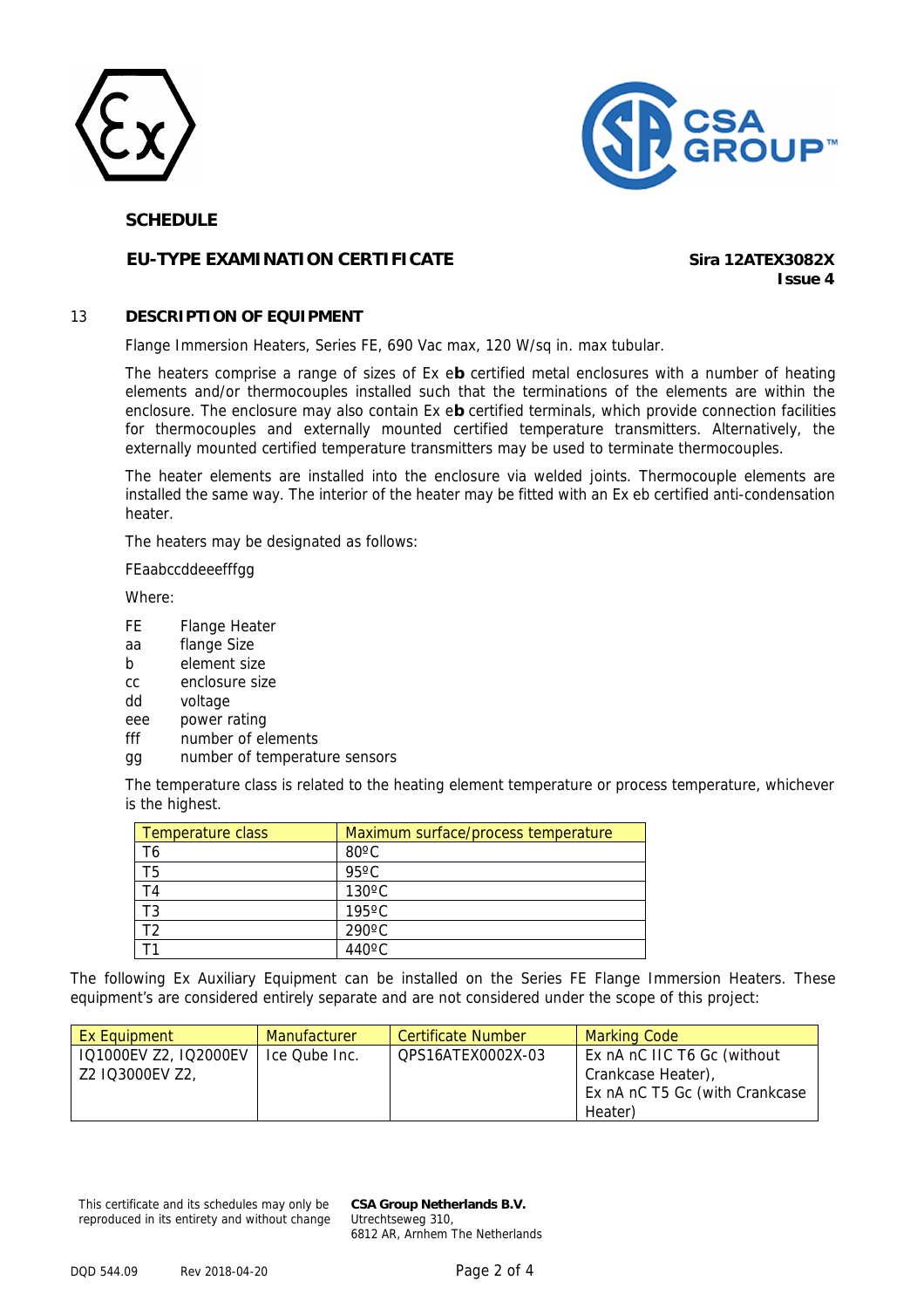



## **SCHEDULE**

## **EU-TYPE EXAMINATION CERTIFICATE Sira 12ATEX3082X**

# **Issue 4**

| Ex Equipment          | <b>Manufacturer</b> | <b>Certificate Number</b> | <b>Marking Code</b>         |
|-----------------------|---------------------|---------------------------|-----------------------------|
| IQ14000EV Z2,         | Ice Qube Inc.       | OPS16ATEX0002X-03         | Ex nA nC IIC T5 Gc (without |
| IQ17000EV Z2,         |                     |                           | Crankcase Heater),          |
| IO20000EV Z2          |                     |                           | Ex nA nC IIC T4 Gc (with    |
|                       |                     |                           | Crankcase Heater)           |
| IQ4000EV Z2, IQ5000EV | Ice Qube Inc.       | OPS16ATEX0002X-03         | Ex nA nC IIC T4 Gc (without |
| Z2, IQ6000EV Z2,      |                     |                           | Crankcase Heater)           |
| IQ8000EV Z2,          |                     |                           | Ex nA nC IIC T3 Gc (with    |
| IQ10000EV Z2,         |                     |                           | Crankcase Heater)           |
| IQ12000EV Z2          |                     |                           |                             |
| IQ4000EX, IQ5000EX,   | Ice Qube Inc.       | CML 18ATEX1236X           | Ex db eb ib IIB+H2 T4 Gb    |
| IQ6000EX, IQ8000EX,   |                     |                           |                             |
| IQ10000EX, IQ12000EX  |                     |                           |                             |

**Variation 1** - This variation introduced the following change:

i. The recognition of a modified label drawing.

**Variation 2** - This variation introduced the following changes:

- i. The introduction of the following alternative end seals with a maximum temperature rating of 130°C.
	- Protavic PNE 47207
	- Polycast 159
	- Polycast RTV 710WE
- ii. The introduction of an alternative cable gland, Peppers CR-S Conduit Stopper Box.
- iii. The removal of a superfluous Special Condition For Safe Use.
- iv. The replacement of the assessment standard IEC 60079-0:2011 Ed 6 with EN 60079-0:2012.

**Variation 3** - This variation introduced the following change:

- i. Add manufacturing facility Watlow Electric Manufacturing (Shanghai) Co., Ltd.
- ii. Update standard EN 60079-0:2012 to EN 60079-7:2015.
- iii. Add optional air conditioners for enclosure Ice Qube Inc. EX and EVZ2 series.
- iv. Change in minimum ambient temperature from -20°C to -40°C.
- v. Addition of alternate enclosure Eaton Crouse Hinds Ex-Cell series, Delvalle Tribex Series and Delvalle Luxorex series.
- vi. Evaluation of minor changes to drawing T1111259

## 14 **DESCRIPTIVE DOCUMENTS**

#### 14.1 **Drawings**

Refer to Certificate Annexe.

#### 14.2 **Associated Sira Reports and Certificate History**

| <b>Issue</b> | Date            | Report number | Comment                               |
|--------------|-----------------|---------------|---------------------------------------|
|              | 03 October 2012 | R25153A/00    | The release of the prime certificate. |
|              | 16 June 2014    | R70006328A    | The introduction of Variation 1.      |
|              | 13 March 2015   | R70007115A    | The introduction of Variation 2.      |

This certificate and its schedules may only be reproduced in its entirety and without change **CSA Group Netherlands B.V.** Utrechtseweg 310, 6812 AR, Arnhem The Netherlands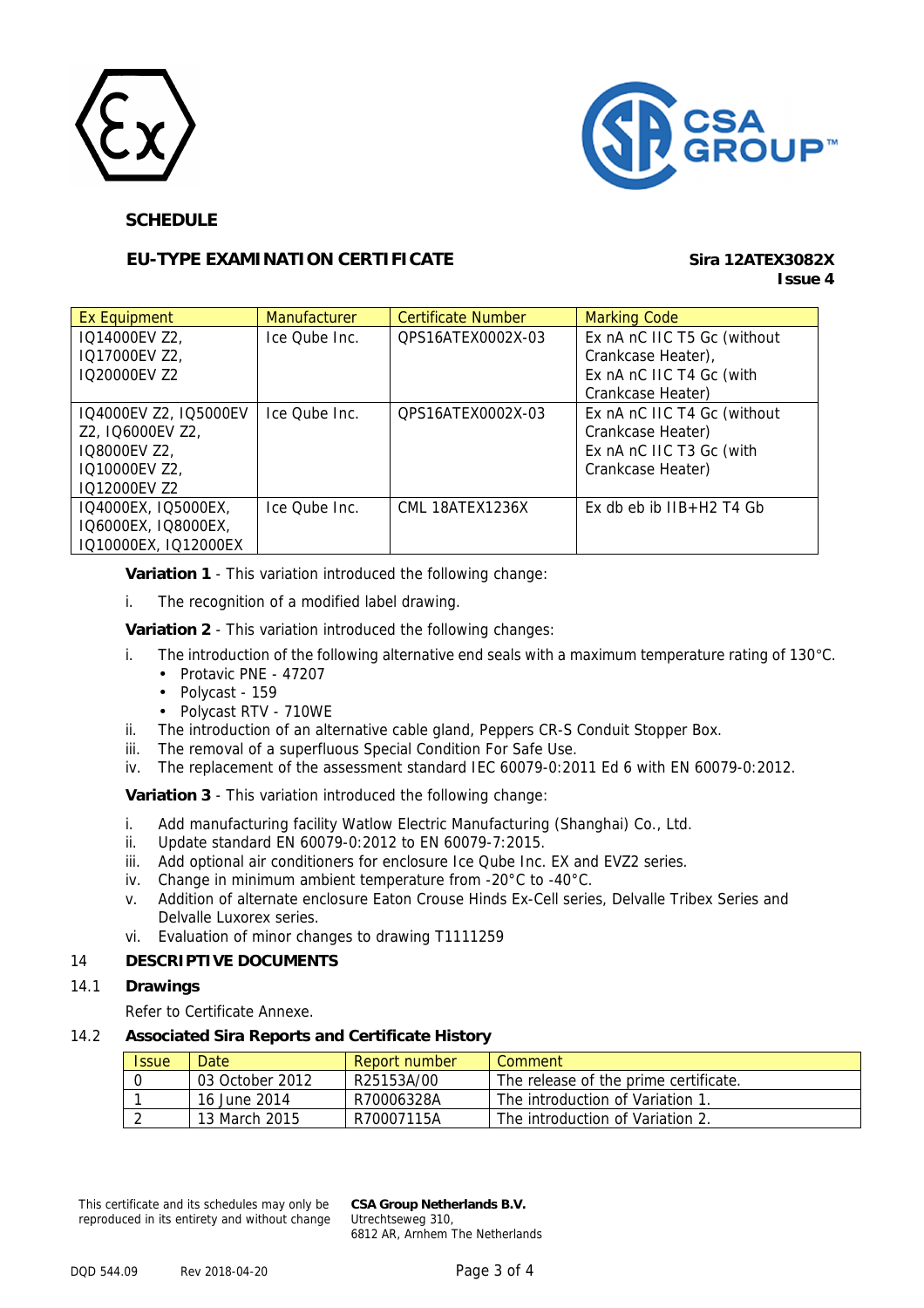



## **SCHEDULE**

# **EU-TYPE EXAMINATION CERTIFICATE Sira 12ATEX3082X**

# **Issue 4**

| <b>Issue</b> | Date              | Report number | Comment                                                                                                                                                                                                                                                                                                                                                                                                                                                                                                                                                                                                                                                                                                                      |
|--------------|-------------------|---------------|------------------------------------------------------------------------------------------------------------------------------------------------------------------------------------------------------------------------------------------------------------------------------------------------------------------------------------------------------------------------------------------------------------------------------------------------------------------------------------------------------------------------------------------------------------------------------------------------------------------------------------------------------------------------------------------------------------------------------|
| 3            | 20 January 2020   | 1689          | Transfer of certificate Sira 12ATEX3082X from<br>Sira Certification Service to CSA Group<br>Netherlands B.V.<br>EC Type-Examination Certificate in accordance<br>with 94/9/EC updated to EU Type-Examination<br>Certificate in accordance with Directive<br>2014/34/EU. (In accordance with Article 41 of Directive<br>2014/34/EU, EC Type-Examination Certificates referring to<br>94/9/EC that were in existence prior to the date of<br>application of 2014/34/EU (20 April 2016) may be<br>referenced as if they were issued in accordance with<br>Directive 2014/34/EU. Variations to such EC Type-<br>Examination Certificates may continue to bear the original<br>certificate number issued prior to 20 April 2016.) |
|              | 29 September 2021 | R80063138A    | The introduction of Variation 3.                                                                                                                                                                                                                                                                                                                                                                                                                                                                                                                                                                                                                                                                                             |

## 15 **SPECIAL CONDITIONS FOR SAFE USE** (denoted by X after the certificate number)

- 15.1 The anti-condensation heater in the terminal box, when fitted, must be interlocked such that it cannot operate when the enclosure temperature is above 35°C.
- 15.2 The heating element supply circuit must include an electrical protection device in conformity with Annex D of EN 60079-7:2007.
- 15.3 The equipment must be provided with sensing devices to protect against zero fluid flow or empty vessel conditions.
- 15.4 Uncertified thermocouples and RTDs must be connected into intrinsically safe circuits.
- 15.5 When the Eaton Crouse Hinds Ex-Cell Series Enclosure is used and gland plates or enclosure panels are painted, the required entry holes provided by Cooper Crouse Hinds shall not have paint on the entry hole seal faces. If cable entry holes are added by the end user in the gland plates/enclosure panels, they shall ensure that any paint is removed from the entry hole seal faces.

#### 16 **ESSENTIAL HEALTH AND SAFETY REQUIREMENTS OF ANNEX II** (EHSRs)

The relevant EHSRs that are not addressed by the standards listed in this certificate have been identified and individually assessed in the reports listed in Section 14.2.

#### 17 **CONDITIONS OF MANUFACTURE**

- 17.1 The use of this certificate is subject to the Regulations Applicable to Holders of CSA Certificates.
- 17.2 Holders of EU-Type Examination Certificates are required to comply with the conformity to type requirements defined in Article 13 of Directive 2014/34/EU.
- 17.3 The manufacturer shall ensure that the maximum enclosure temperature will not exceed the temperature defined in the table on Sheet 1 of the drawings listed on the certificate.
- 17.4 The manufacturer shall carry out a routine dielectric strength test at twice the rated voltage + 1000 V, for at least one minute, on every unit. There shall be no dielectric breakdown. Alternatively, the test may be carried out at 1.2 times the test voltage, but maintained for at least 100 ms.